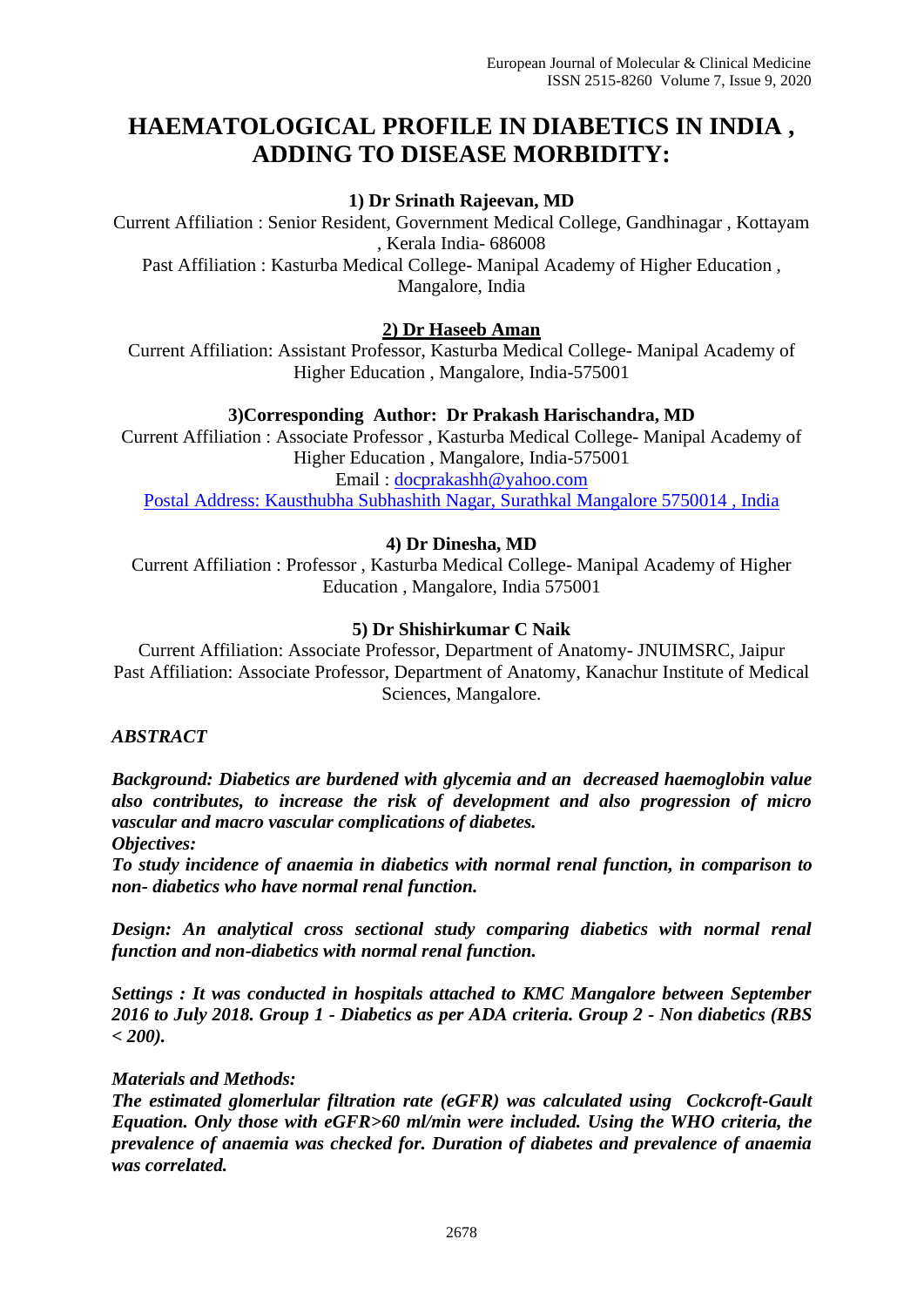*Sample Size: The sample size was 100. Both groups had 50 cases.*

*Results: In our study it was seen that 56 % of the diabetics were anaemic as compared to only 30 % of the non-diabetics. The p value was 0.0001. The odds ratio calculated showed that diabetics were 2.97 times more likely to have anaemia as compared to non-diabetics. Anaemic patients had an average of 9.68 years of diabetes. The non anaemic patients had an average of 6.32 years of diabetes. The p value was 0.038. The mean glycated haemoglobin amongst the anaemic patients was 7.2 and 6.9 amongst non anaemic patients. The p value was 0.450. The most common type of anaemia amongst diabetics was found to be normocytic normochromic anaemia. Amongst the non-diabetics microcytic hypochromic anaemia was the most common.* 

*Conclusion: In our study it was seen that even in the absence of renal failure, the prevalence of anaemia was higher amongst diabetics as compared to non-diabetics. Longer duration and poorer control diabetes was also associated with a higher prevalence of anaemia.* 

#### *Limitations:*

*Iron studies, Red cell indices were not done. Diabetic complications were not studied.Kidney size was not assessed by Ultrasound.*

*Conflicts of Interest: It was a self-sponsored study.*

*Key Words: Normocytic Anemia in Diabetics Chronic anemia in Diabetes Anemia in Diabetes with out CKD*

#### **Introduction:**

Diabetes mellitus includes a group of metabolic disorders which share a common biochemical derangement - hyperglycemia. Prevalence of diabetes is ever increasing with estimated 415 million affected worldwide.<sup>1</sup>

Generalized fatigability is a common symptom of diabetes. The presence of undiagnosed anaemia can further worsen the fatigability. Anaemia has been noted to be more prevalent amongst diabetics especially those with nephropathy. Multiple studies done world-wide have concluded that the micro vascular and macro vascular complications of diabetes result in a large reduction in the quality and duration of life of the patient.

Anaemia has been found to be more austere amongst diabetics and the onset of anaemia is also earlier. A decreased haemoglobin value also contributes, to increase the risk of development and also progression of micro vascular and macro vascular complications of diabetes. Using the WHO criteria for diagnosing anaemia, it is found that nearly 25% of diabetics have anaemia that warrant further investigation.<sup>2</sup>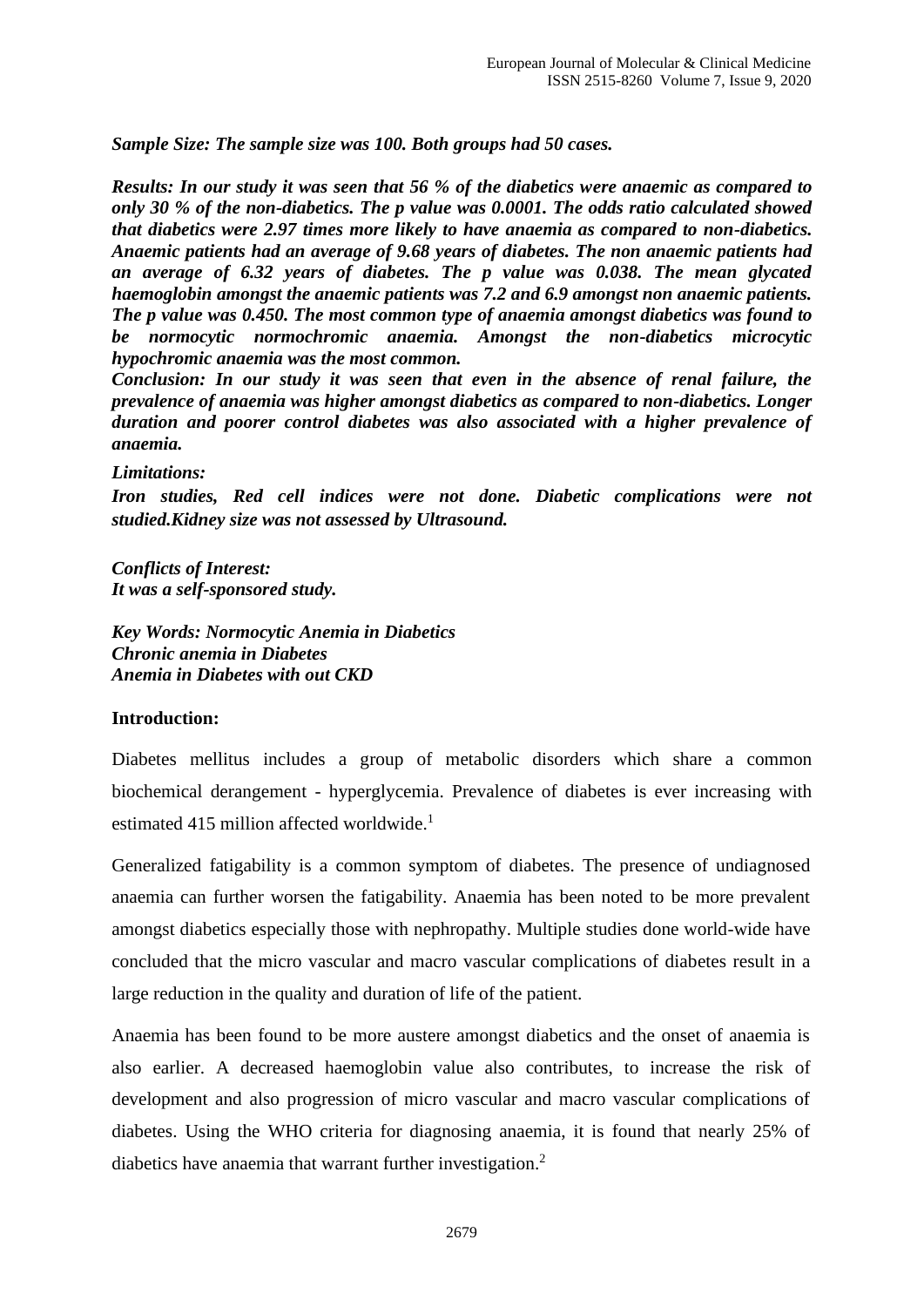However not many studies have been done, to check for anaemia in diabetics who have no renal disease. Since it is known that patients with anaemia are at an advanced risk of developing macro and micro vascular complications of diabetes mellitus, it seems only logical that the anaemia should be evaluated and treated with greater vigour.

This study was undertaken to determine whether diabetics who have normal renal function are anaemic. Since anaemia can significantly impact the overall well-being of an individual, earlier diagnosis and treatment can improve the quality of life and possibly reduce the progression of the complications associated with diabetes

#### **METHODS:**

It was an analytical cross sectional study, with comparison of two groups involved. One group included diabetics (Group 1) with normal renal function. Another group consisted of non- diabetics (Group 2) with normal renal function. It was conducted over a 2 year period in Kasturba Medical College Mangalore and attached hospitals. Samples were chosen by simple random sampling.

#### Inclusion Criteria (Group 1)

- 1. Patients who had been diagnosed as having diabetes mellitus
- 2. Type 1 and Type 2 diabetics were included.

#### Inclusion Criteria (Group 2)

1. Non diabetics patients (RBS<200)

#### Exclusion Criteria (Group 1)

- 1. Patients with decreased renal function eGFR< 60ml/min regardless of aetiology.
- 2. Patients with GI abnormalities like malabsorption syndromes, haemorrhoids, chronic liver disease etc.
- 3. Patients with acute kidney injury
- 4. Patients in sepsis
- 5. Patients having been diagnosed with any malignancy
- 6. Patients already on treatment for anaemia regardless of glycemic status.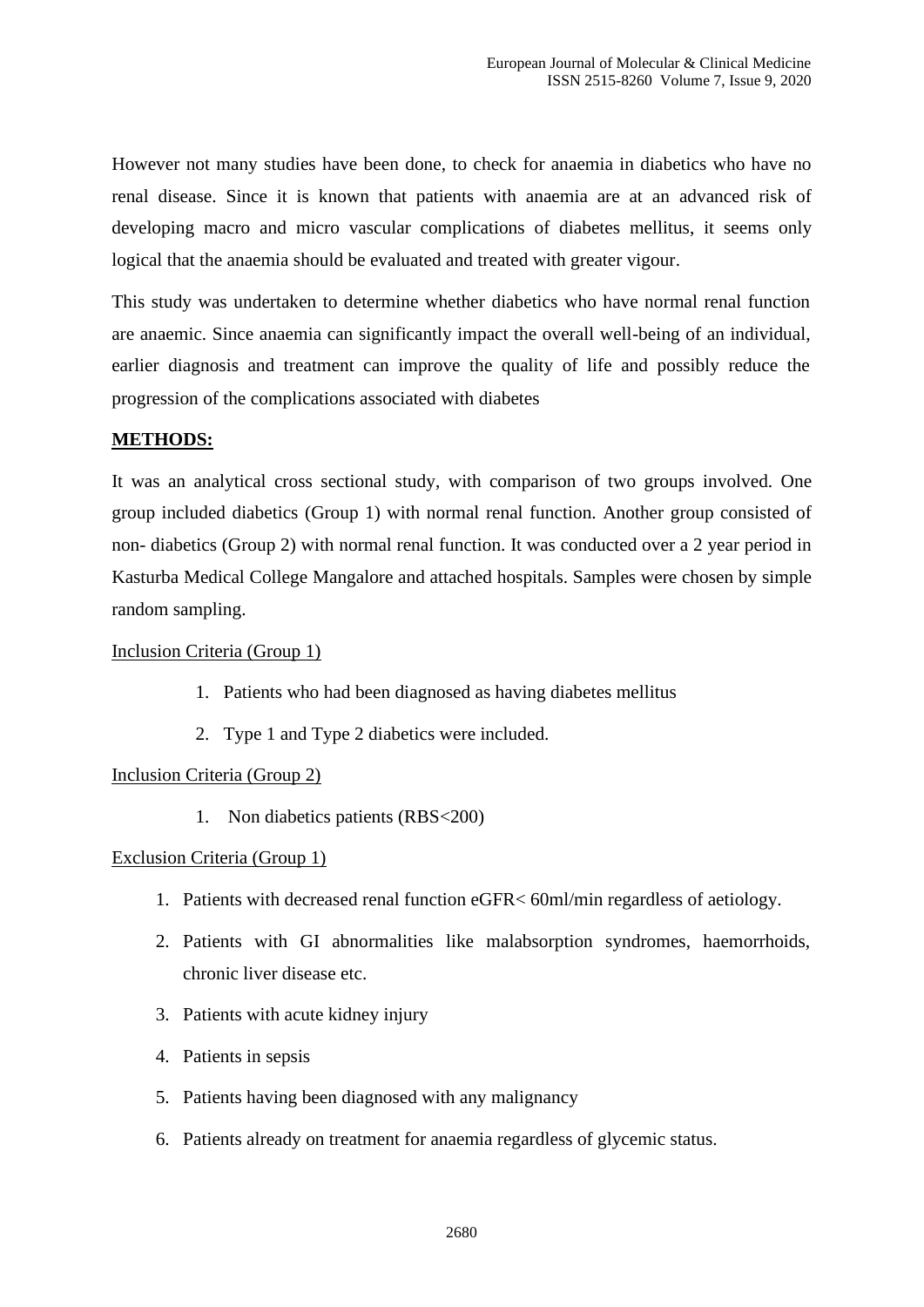- 7. Pregnant women
- 8. Patients on bone marrow suppressive drugs or any drugs likely to result in anaemia.
- 9. Patients on nephrotoxic drugs
- 10. Patients having drug induced diabetes

#### Exclusion Criteria (Group 2)

- 1. Patients having been diagnosed as having diabetes mellitus
- 2. Patients with decreased renal function ( eGFR< 60ml/min) regardless of the aetiology.
- 3. Patients with acute kidney injury
- 4. Patients in sepsis
- 5. Patients having been diagnosed with any malignancy
- 6. Patients already on treatment for anaemia regardless
- 7. Pregnant women
- 8. Patients on bone marrow suppressive drugs or any drugs likely to result in anaemia.
- 9. Patients on nephrotoxic drugs.
- 10. Patients with history of recent haemorrhage.

The study was initiated only after approval from the Institutional Ethics Committee was obtained. History taking and clinical examination of the patient was done after obtaining the informed consent. A random blood sugar test was done to see whether the patient was diabetic or not.

#### For Diabetics:

The age of the patient in years was noted. Weight of the patient in kilograms was noted. A venous blood sample, of 5ml was drawn under aseptic precaution and transferred to 2 different EDTA vacutainers and one plain vacutainer.

One EDTA vacutainer blood was used to determine the haemoglobin. The WHO criteria, was used to define anaemia in patients: $3$ 

1) Males: Haemoglobin < 13g/dl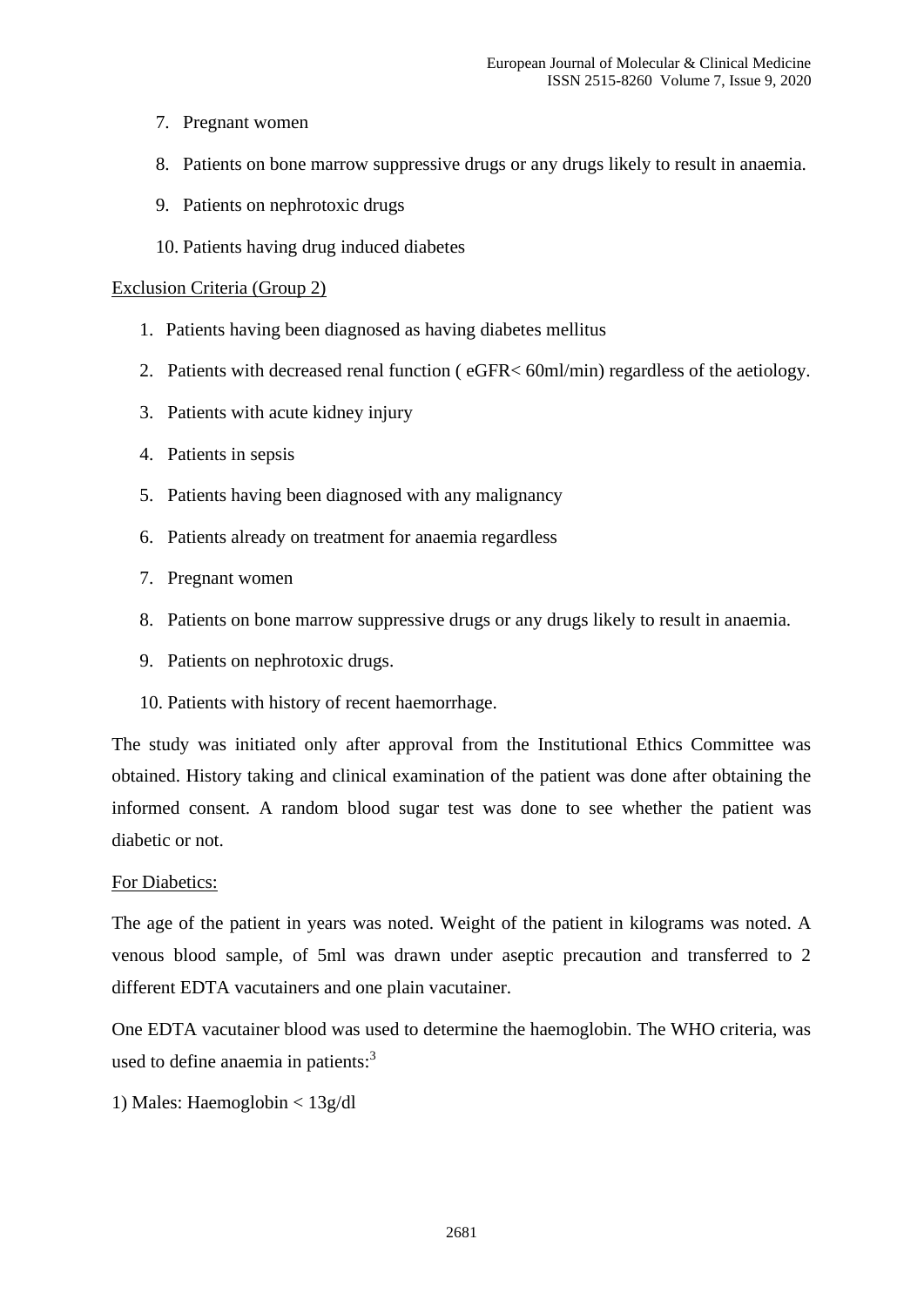#### 2) Females: Haemoglobin < 12g/dl

Another other EDTA vacutainer was used to do the peripheral smear (p. smear), if the patient was found to be anaemic. The type of anaemia was then classified into microcytic, normocytic, or macrocytic anaemia.

The plain vacutainer blood was used to determine the creatinine value. The estimated glomerular filtration rate (eGFR) was then calculated using the Cockcroft-Gault Equation.<sup>4</sup>

$$
eC_{Cr} = \frac{(140 - \text{Age}) \times \text{Mass (in kilograms)} \times [0.85 \text{ if Female}]}{72 \times \text{Serum Creative (in mg/dL)}}
$$

Patients having eGFR>60 ml/min/1.72m<sup>2</sup> were considered to have normal renal function.<sup>5</sup> Urine was sent for urine routine examination and patients having  $>5$  pus cells/ hpf were excluded from the study.

The glycated haemoglobin(glycol hb) was also determined by a sample drawn in an EDTA vacutainer.

#### Comparison Group

Comparison group population was selected by simple random sampling. The above mentioned procedure was followed for them as well. Statistical analysis was done after data collection.

#### **STATSTICAL ANALYSIS**

It was done using descriptive statistics. Correlation of diabetes with anaemia was done using Chi Square Test and Fishers exact test. Correlation of duration of diabetes and glyco hb with anaemia was done with t- test and chi square test. ROC analysis was performed to obtain an optimum cut off value for duration of diabetes with anaemia and glyco Hb with anaemia; with appropriate sensitivity and specificity. Statistical package SPSS vrs.17.0 was used to do

the analysis and p<0.5 was considered significant.

## **RESULTS:**

A total of 50 diabetics and 50 non diabetics were studied over duration of 2 years.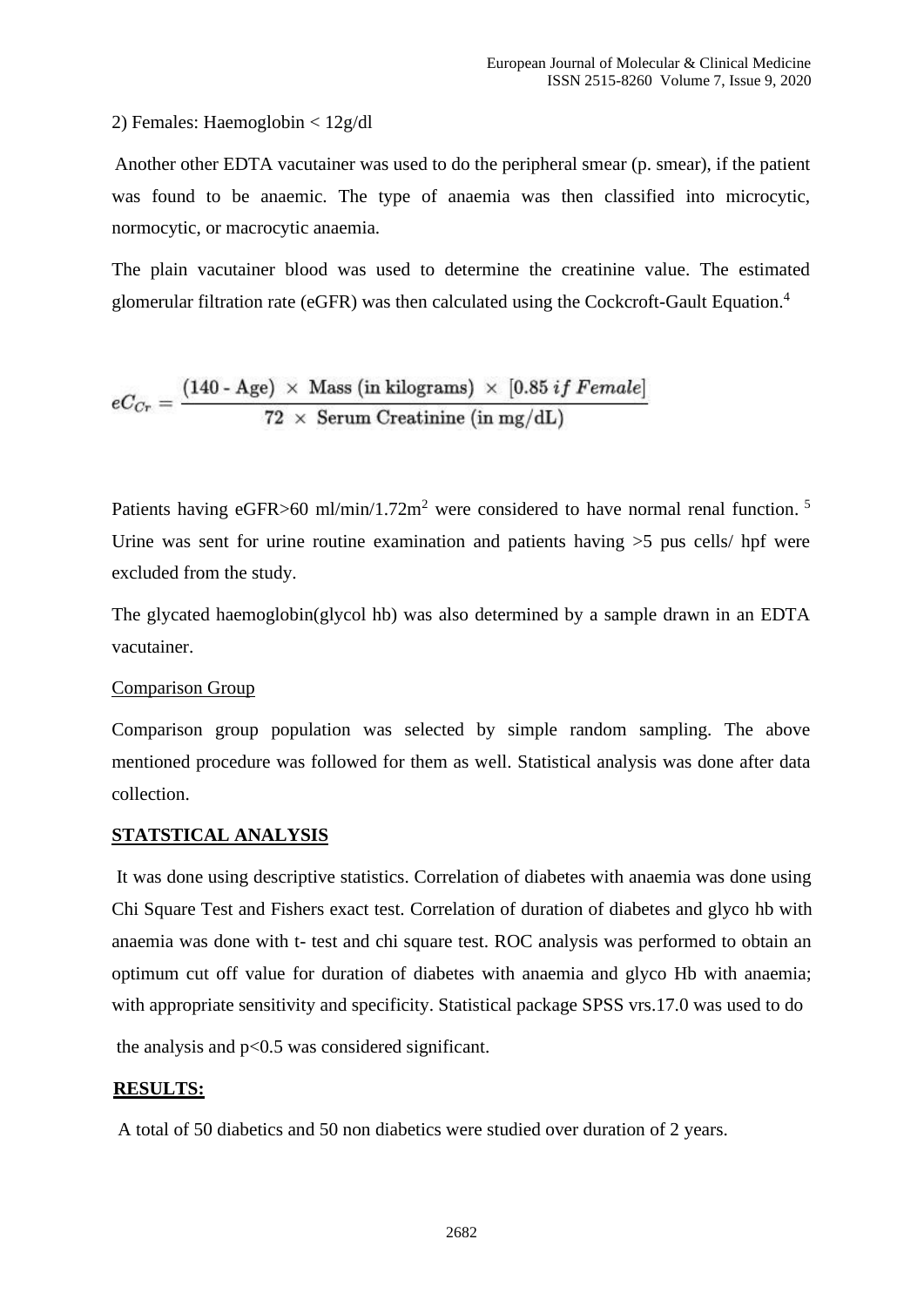The average age in the diabetic group was 56.34 years and in the non-diabetic group was 54.18 years. The age ranged from 25 years to 82 years amongst the diabetics. It ranged from 29 years to 83 years amongst the non-diabetics. **(Table 1)**

Among the diabetics 34 % ( $n=17$ ) were females and 66% ( $n=33$ ) were males and among the non- diabetics 46% (n=23) were female and 54% (n=27) were males. **(Table 2)**

Out of the 50 diabetics, 38% (n=19) had an Hb>14g/dl, 34% (n=17) had Hb between 12-14g/dl, 14% (n=7) had Hb between 10-12g/dl, and 14% (n=17) had Hb<10g/dl. **(Figure 1)**

Amongst the non-diabetics, 50% (n=25) had Hb>14g/dl, 24% (n=12) had Hb between 12- 14g/dl, 20% (n=10) had Hb between 10-12g/dl, and 6% (n=3) had Hb<10g/dl. **(Figure 1)**

Amongst the diabetics  $21.2\%$  (n=7) of the males and none of the females had Hb>14g/dl, 42.2% (n=14) of males and 29.4% (n=5) of females had Hb between 12-14g/dl, 30.3% (n=10) of males, and 41.2% (n=7) of females had Hb between 10-12g/dl, and 6.1% (n=2) of males and 29.4% (n=5) of females had Hb<10g/dl. **(Figure 2)**

Amongst the non-diabetics 37% (n=10) of the males and none of the females had Hb>14g/dl, 55.6% (n=15) of males and 43.5% (n=10) of females had Hb between 12-14g/dl, 7.4% (n=2) of males and 43.5% (n=10) of females had Hb between 10-12g/dl, and 0% of the males and 13% (n=3) had Hb<10g/dl **(Figure 3).**

It was seen that anaemia was more prevalent in the diabetic group as compared to the non-diabetic group. 56 % (n=28) of the diabetics were anaemic as compared to only 30 % (n=15) of the non-diabetics who were found to be anaemic. **(Table 3 and Figure 4**). The p value as calculated by the Chi-square test was found to be 0.0001.

The odds ratio calculated showed that diabetics were 2.97 (CI: 1.304-6.764) times more likely to have anaemia as compared to non-diabetics.

Amongst the diabetics 57.1% had normocytic normochromic anaemia (n= 16) and 42.9%(n=12) had microcytic hypochromic anaemia. In the non-diabetic population 93.3%  $(n=14)$  had microcytic hypochromic anaemia and 6.7%  $(n=1)$  had normocytic normochromic anaemia.

The duration of diabetes varied from 1 year to 15 years. It was observed that amongst the anaemic patients 53.6 % (n=15) had diabetes for  $> 10$  years, 21.4 % (n=6) had diabetes for a duration between 6- 10 years and  $25\%$  (n=7) had diabetes between 1-5 years. Amongst the non anaemic patients only 18.2% (n=4) had diabetes for more than 10 years. 36.4% (n=8) had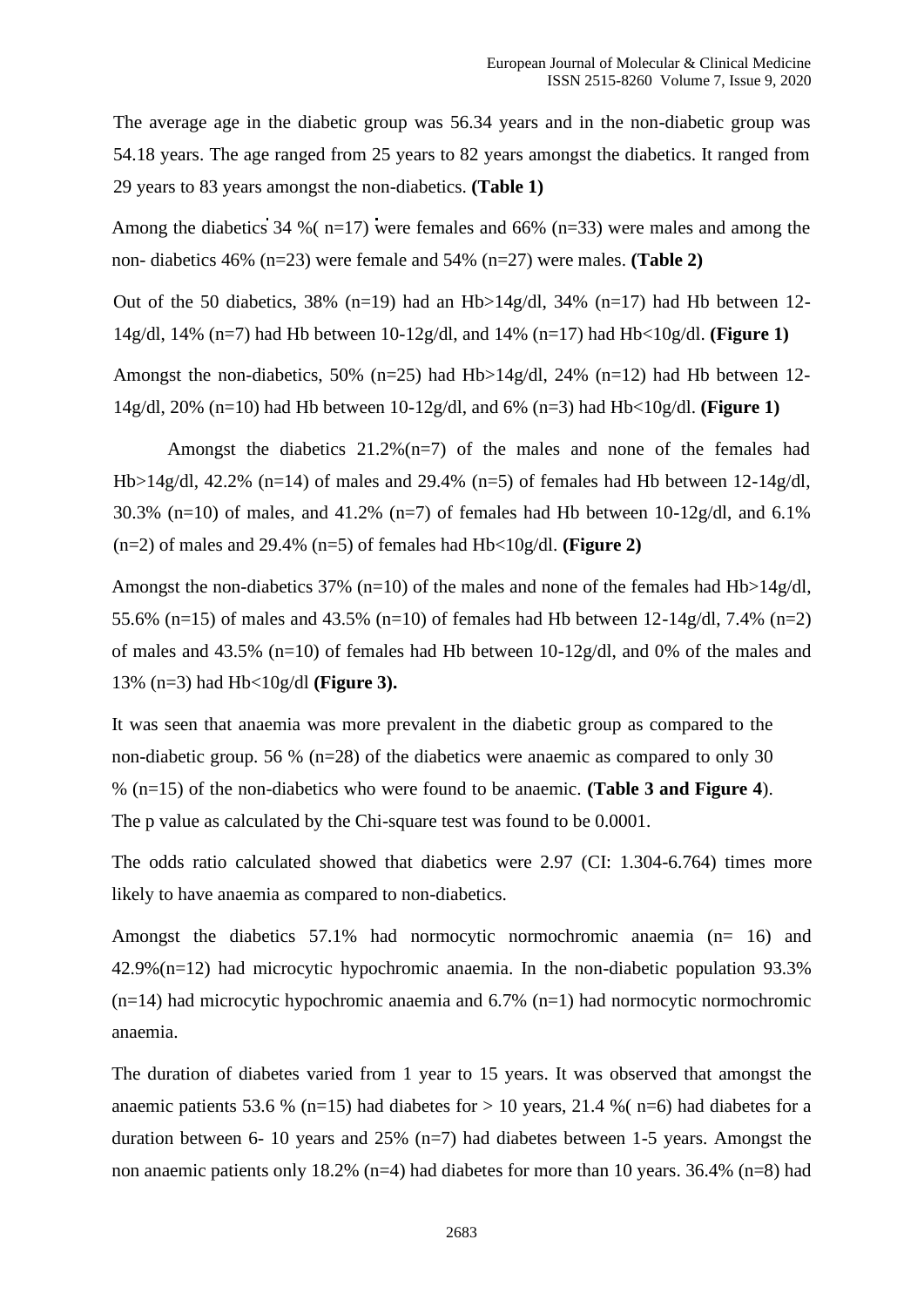diabetes for 6-10 years and 45.4% (n=10) had diabetes for 1-5 years **(Table 4**). It was seen that the anaemic patients had an average of 9.68 years of diabetes. This was significantly more than the non anaemic patients who had diabetes for 6.32 years on an average.

The p value calculated by the Chi square test/ Fisher's exact p test was found to be 0.038, which is significant. The ROC curve shows that patients with an average duration of diabetes for 7. 5 years and 9 years had the highest sensitivity and specificity for prevalence of anaemia **(Figure 5)**.

Amongst the anaemics it was seen that the glycoh hb was >6.5 in 89.3% cases as compared to only 10.7% who had a glyco  $Hb < 6.5$ . The mean glyco hb amongst the anaemic patients was 7.2. Amongst the non anaemic patients the mean glyco hb was 6.9. The p value as calculated by the Chi square test/ Fishers exact test was 0.450 which is significant. The ROC curve showed that patients with a glyco hb of 7.05 had the highest sensitivity and specificity with respect to prevalence of anaemia and could hence be used as a cut-off **(Figure 6).**

#### **DISCUSSION**

It is a well-known fact that anaemia is common in diabetes once nephropathy sets in.

Our study aimed at showing that even in the absence of renal failure diabetics were more likely to have anaemia as compared to non- diabetics. None of the patients that we studied had renal failure.

Out of the 100 patients studied, 50 were diabetic and 50 non diabetic. Our study results and analysis showed that anaemia was indeed more common in diabetics as compared to the nondiabetics. In our study, 56 % of the diabetics were found to be anaemic as compared to only

37 % of the non-diabetics who were anaemic. The p value was found to be 0.0001, which is very significant. The odds ratio for a patient who is diabetic having anaemia as compared to a non-diabetic having anaemia was found to be 2.97. In other words a diabetic was 2.97 times more likely to have anaemia as compare to a non-diabetic even in the absence of renal failure.

The studies done by Antwi- Bafour et al, Craig et al, Thomas et al, Feteh et al had patients with diabetes having a lower average haemoglobin value as compared to non-diabetics.<sup>6, 7, 8, 9</sup> However anaemia was more prevalent among diabetics applying the WHO criteria for anaemia.<sup>3</sup> In a study done by Makadiya et al. <sup>10</sup> It was seen that anaemia was present in 37%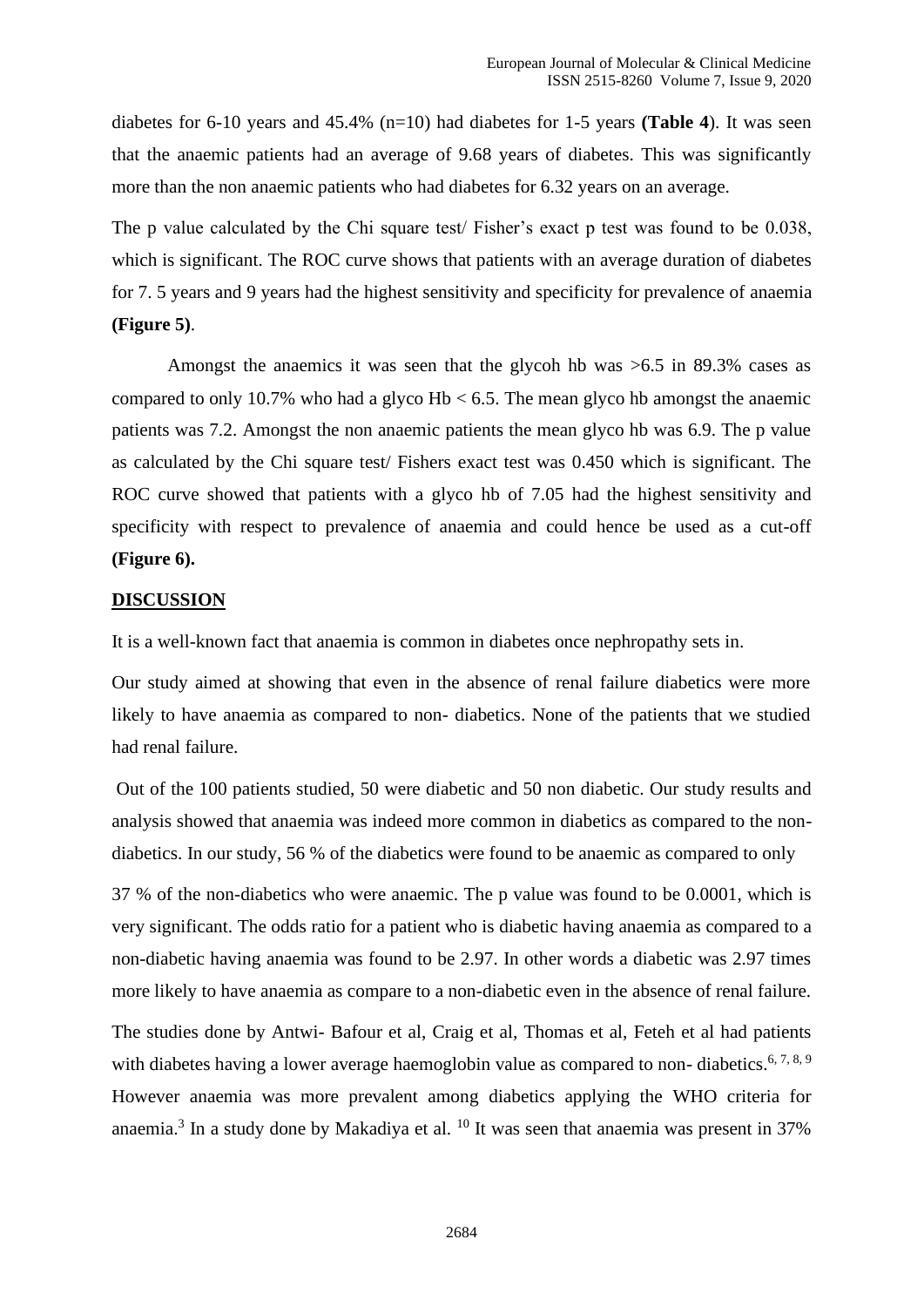of the diabetic patients as compared to only 12% in the non-diabetics. A study done by Adejumo et al and Kojima et al also had similar findings.<sup>11, 12</sup>

An Indian study, showed that 66% of the total subjects in the study who were found to be anaemic were also seen to have diabetes. Thomas *et al* found 83 of 204 patients (41%) with diabetes had anaemia. In another study by Thomas *et al*, it was seen that out of 722 diabetic patients 23.3% of had anaemia. A study done by Grossman et al showed that in patients with normal renal function anaemia was more common amongst diabetics as compared to non-diabetics. A total of 890 patients were studied and anaemia was observed in 48 (10.8%) subjects in the diabetic group and in only 12 (2.7%) subjects in the non- diabetic group with p <0.001 showing that the findings were highly significant.

In our study a larger proportion of the females were seen to have anaemia as compared to the males. Amongst the diabetics it was seen that 70.6% of the females had anaemia as compared to 42.4% of the males. Even amongst the non-diabetics a similar trend was observed.

The study done by Makadiya et al concurred this finding. Their study observed that anaemia was present in 13% of the men and 31% of the women suggesting that risk of anaemia is affected by gender( $p \le 0.05$ ). The study done by Adejumo et al also showed that females were more likely to have anaemia as compared to males. Bonakdaran *et al* also found that females had more anaemia than male patients but the difference was not significant.<sup>13</sup>

Craig *et al* showed that 17.8% of male diabetic patients and 11.8% of females could be classified as anaemic . In the study by Cawood *et al* it was reported that 11% of males and 16% of females from 270 type 2 diabetic patients were anaemic.<sup>14</sup> The study done by Emma English et al also had similar findings wherin they found that a larger proportion of female diabetics had deranged red cell indices.<sup>15</sup>

The most common type of anaemia in our study was normocytic normochromic type in diabetics accounting for 57.1%. Microcytic hypochromic anaemia was more common amongst the non-diabetics in our study accounting for 93.3%.

In a study done by Kaushik et al it was seen that amongst diabetics 57.14% had microcytic hypochromic anaemia and 42.86% had normocytic normochromic anaemia.<sup>16</sup> The study done by Adejumo et al showed that amongst the diabetics, most of the patients they studied had microcytic hypochromic anaemia. This might be explained by the fact that their study was based in an area where there was a higher incidence of iron deficiency.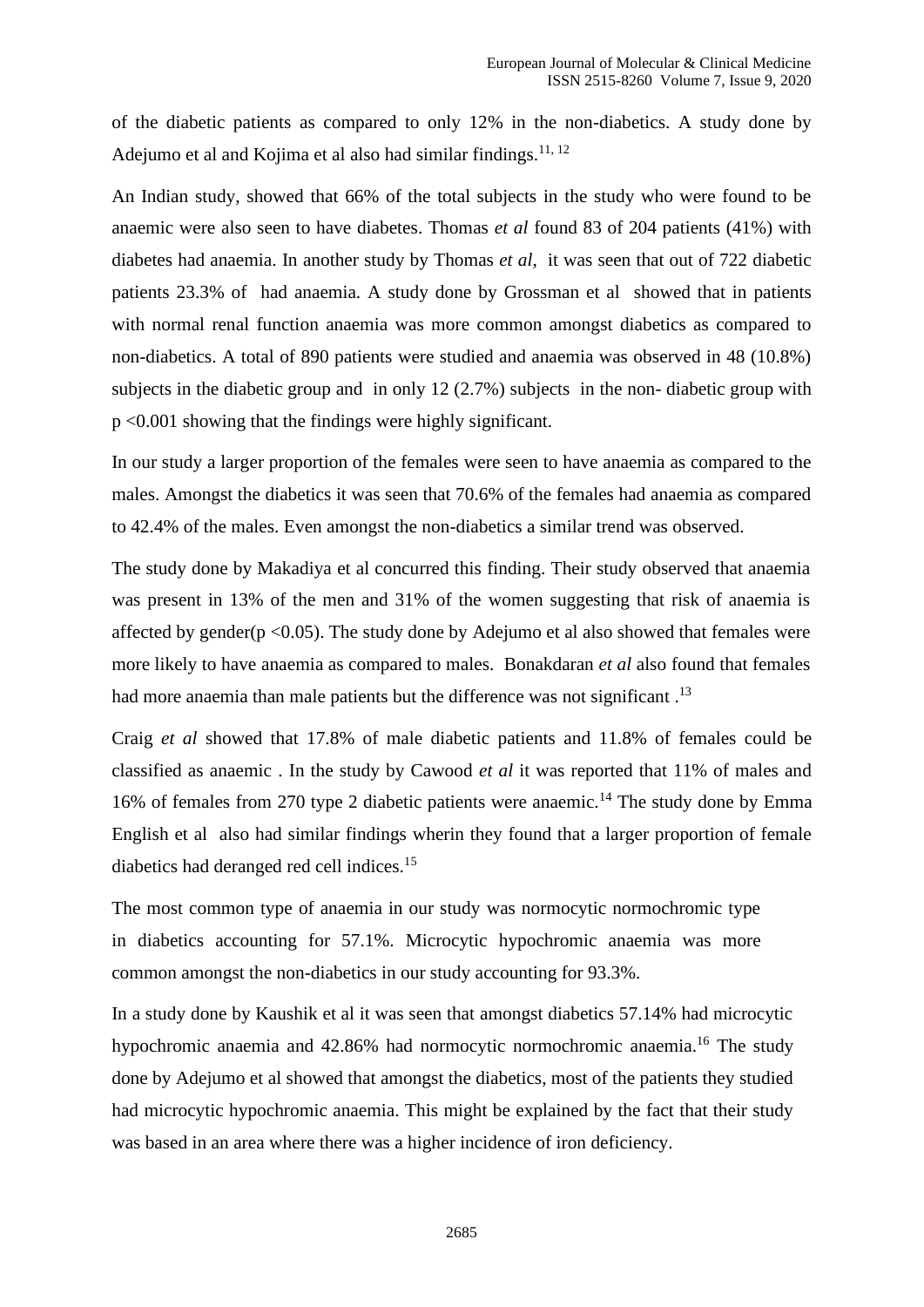It was also seen in our study that the longer the patient had diabetes more was the likelihood he/she would have anaemia. In our study the anaemic patients had an average duration of 9.68 years of the disease. This was significantly more than the non anaemic patients who had diabetes for 6.32 years on an average. The p value was found to be 0.038, which is significant.

In the study done by Adejumo et al they found that patients with more severe anaemia had a longer duration of diabetes as compared to those who had a lesser degree of anaemia. Catherine et al also found that there was positive relation between duration of diabetes and development of anaemia. Abate et al also observed that longer duration of diabetes was associated with higher degree of renal failure and anaemia. <sup>17</sup> Antwar et al noted that amongst the population they studied the patients with more severe anaemia had an average duration of diabetes that was more than those who had only a mild derangement in haemoglobin.

The glycol hb, which reflects an average control of blood sugars over a 3 month period, amongst the anaemic patients was found to be 7.2 on an average. Amongst the non anaemic patients the glyco hb average was 6.9. This was a significant finding as indicated by a p value of 0.041.

The study done by Adejumo et al, showed that patients with glyco Hb>8 had more severe anaemia as compared to those with lower values of glyco Hb. The study done by Craig et al showed that even in the absence of renal impairment, the diabetics with glyco Hb $>7.5$  had a higher prevalence of anaemia. The studies done by, Steven et al, Abate et al, English et al, Antwi- bafour et al, Barbieri et al and Thomas et al all noted that poorer glycaemic control was associated with a higher risk of anaemia.<sup>18</sup>

The findings of our study were in correlation with our aims and objectives. The findings of our study are also consistent with the available literature on the subject.

There were a few limitations in our study. Iron studies were not done for the patients

Red cell indices were not done. Ultrasound abdomen was not done to look for kidney size. Microvascular and macrovascular complications of diabetes were not looked for like neuropathy, retinopathy, peripheral vascular disease, ischaemic heart disease.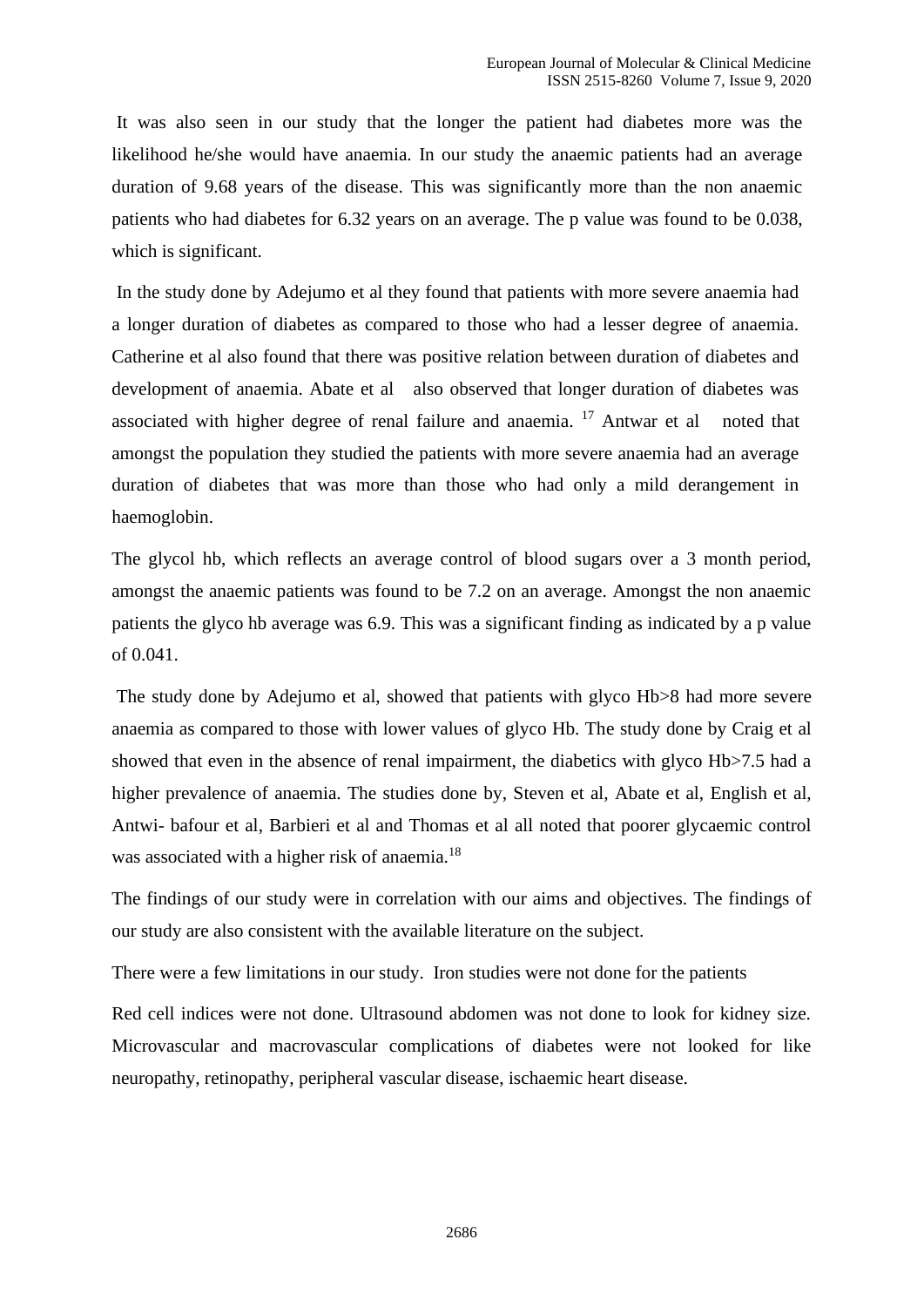### **CONCLUSION**

In our study it was seen that even in the absence of renal failure, the prevalence of anaemia was higher amongst patients with diabetes as compared to those without diabetes. Anaemia was more prevalent amongst those patients who had a longer duration of diabetes. The most common type of anaemia that was present amongst the diabetics was seen to be normocytic normochromic anaemia. Furthermore patients with poorer glycaemic control, as indicated by a higher glyco hb value, were seen to have a higher prevalence of anaemia.

India being a developing country addressing anemia in diabetics which is more likely prior to the onset of chronic kidney disease.

#### **Acknowledgement:**

We thank Dr Shishirkumar, Associate Professor, Department of Anatomy, JNUIMSRC, Jaipur (former Associate Professor, Department of Anatomy, Kanachur Institute of Medical Sciences, Mangalore for his help in Research Design and Statistical analysis).

#### **BIBLIOGRAPHY**

- 1. IDF. IDF Diabetes Atlas. International Diabetes Federation. 2015. 1-163 p.
- 2. Barbieri J, Fontela PC, Winkelmann ER, Zimmermann CEP, Sandri YP, Mallet EKV, et al. Anemia in Patients with Type 2 Diabetes Mellitus. Anemia. 2015;2015:354737.
- 3. Who, Chan M. Haemoglobin concentrations for the diagnosis of anaemia and assessment of severity. Geneva, Switz World Heal Organ. 2011;1–6.
- 4. Cockcroft DW, Gault MH. Prediction of creatinine clearance from serum creatinine. Nephron. 1976;16(1):31–41.
- 5. Grossman C, Dovrish Z, Koren-Morag N, Bornstein G, Leibowitz A. Diabetes mellitus with normal renal function is associated with anaemia. Diabetes Metab Res Rev. 2014 May;30(4):291–6.
- 6. Antwi-Bafour S, Hammond S, Adjei JK, Kyeremeh R, Martin-Odoom A, Ekem I. A case-control study of prevalence of anemia among patients with type 2 diabetes. J Med Case Rep. 2016;10(1):1–8.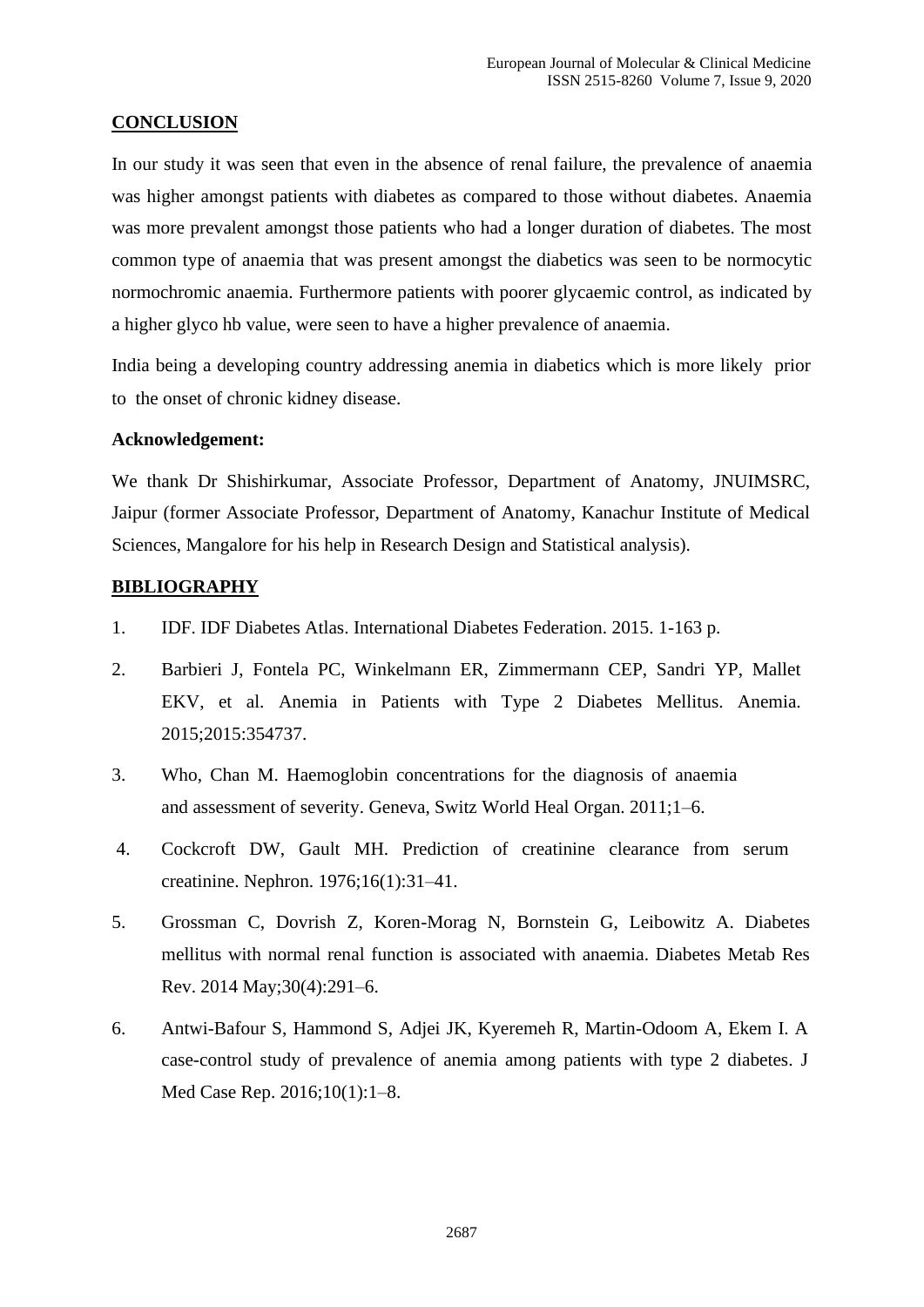- 7. Craig KJ, Williams JD, Riley SG, Smith H, Owens DR, Worthing D, et al. Anemia and diabetes in the absence of nephropathy. Diabetes Care. 2005 May 1;28(5):1118– 23.
- 8. Thomas MC, Cooper ME, Rossing K, Parving HH. Anaemia in diabetes: Is there a rationale to TREAT? Diabetologia. 2006;49(6):1151–7.
- 9. Feteh VF, Choukem S, Kengne A, Nebongo DN, Ngowe-Ngowe M. Anemia in type 2 diabetic patients and correlation with kidney function in a tertiary care sub-Saharan African hospital: a cross-sectional study. BMC Nephrol. 2016 Mar 19;17(1):29.
- 10. Makadiya, Rinku & Bhavsar, Milav & Shah, Rita & Mangukiya, Sarita & Patel, Bhavita & H Jasani J. Association of anaemia in Type 2 DM in patients of Dhiraj General Hospital Rinku. Int J Biomed Adv Res. 2013;4(6):410–3.
- 11. Adejumo BI, Dimkpa U, Ewenighi CO, Onifade AA, Mokogwu AT, Erhabor TA, et al. Incidence and risk of anemia in type-2 diabetic patients in the absence of renal impairment. Health (Irvine Calif). 2012;04(06):304–8.
- 12. Kojima K, Totsuka Y. Anemia due to reduced serum erythropoietin concentration in non-uremic diabetic patients. Diabetes Res Clin Pract. 1995;27(3):229–33.
- 13. Bonakdaran S, Gharebaghi M, Vahedian M. Prevalence of anemia in type 2 diabetes and role of renal involvement. Saudi J Kidney Dis Transpl. 2011 Mar;22(2):286–90.
- 14. Cawood TJ, Buckley U, Murray A, Corbett M, Dillon D, Goodwin B, et al. Prevalence of anaemia in patients with diabetes mellitus. Ir J Med Sci. 175(2):25–7.
- 15. English E, Idris I, Smith G, Dhatariya K, Kilpatrick ES, John WG. The effect of anaemia and abnormalities of erythrocyte indices on HbA1c analysis: a systematic review. Diabetologia. 2015;58(7):1409–21.
- 16. Kaushik D, Parashar R, Malik PK. Study of anaemia in type 2 diabetes mellitus. 2018;6(5):1529–33.
- 17. Abate A, Birhan W, Alemu A. Association of anemia and renal function test among diabetes mellitus patients attending Fenote Selam Hospital, West Gojam, Northwest Ethiopia: a cross sectional study. BMC Hematol. 2013 May 7;13(1):6.
- 18. Stevens PE, O'Donoghue DJ, Lameire NR. Anaemia in patients with diabetes: unrecognised, undetected and untreated? Curr Med Res Opin. 2003;19(5):395–401.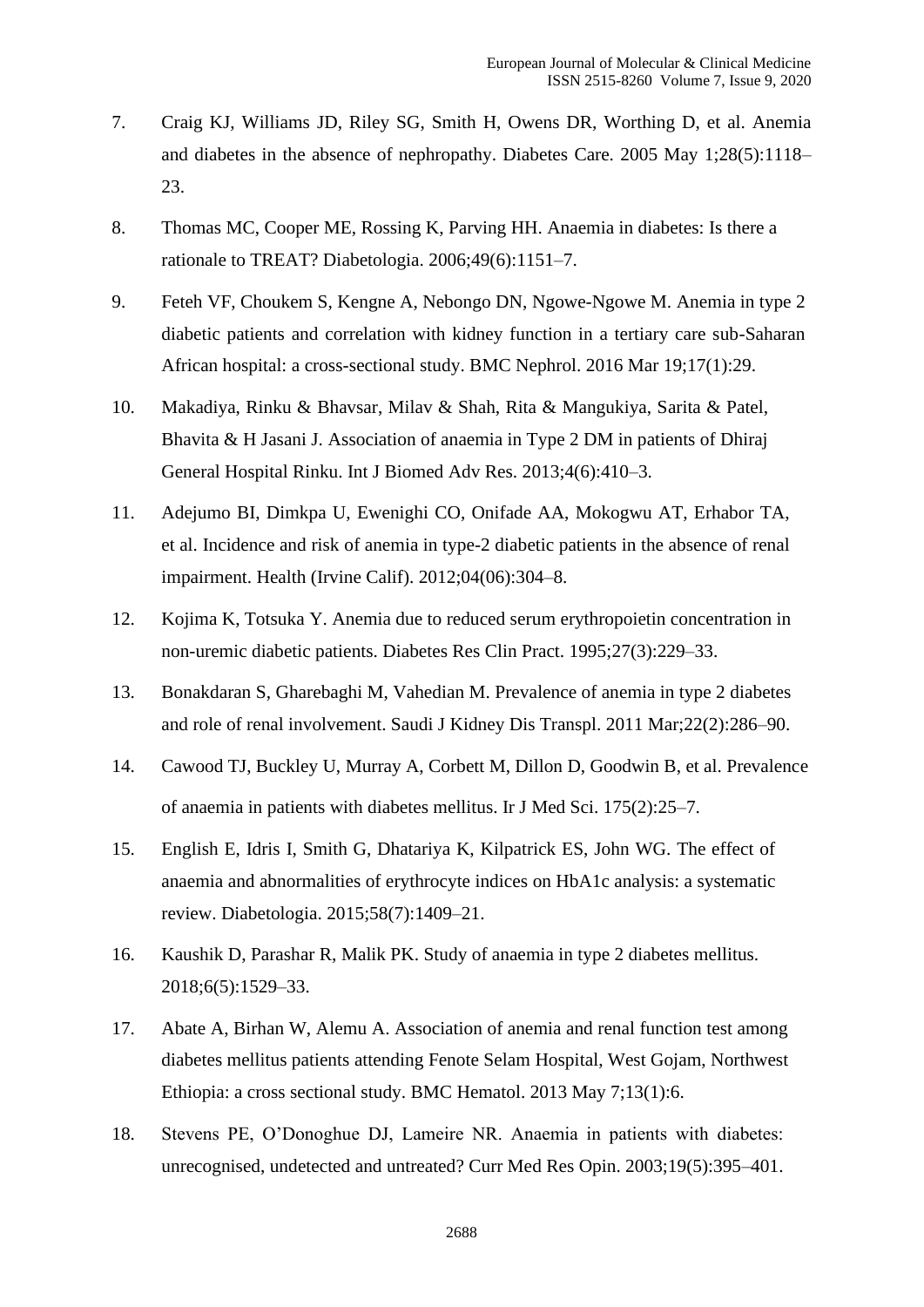# Annexure:



# **Figure 1 Haemoglobin Distribution**



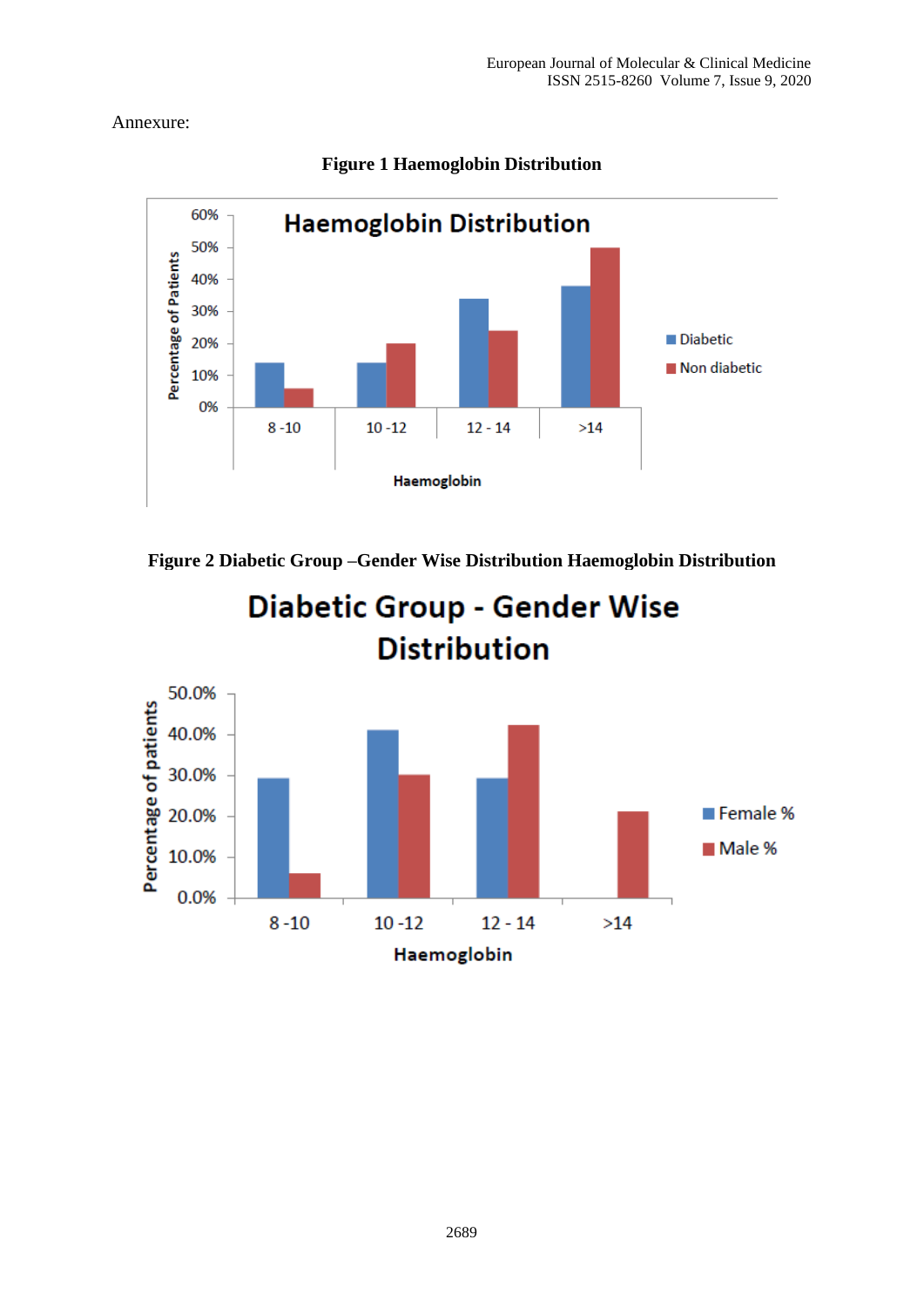**Figure 3 Non-Diabetic Group –Genderwise Haemoglobin Distribution**







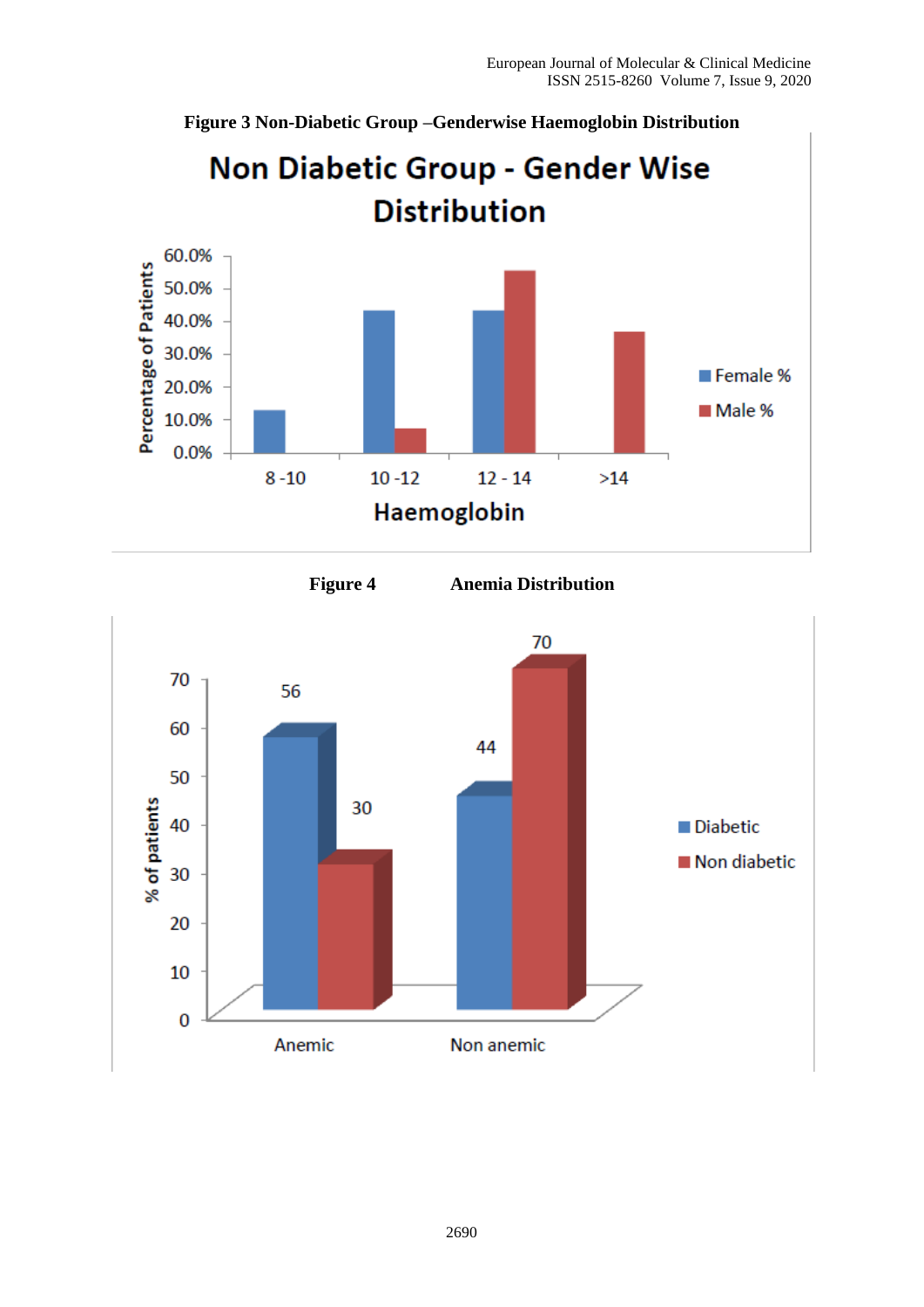

#### **Figure 5: ROC Curve for Duration of Diabetes and Anaemia**

#### **Figure 6: ROC GLyco-Hb and Anaemia**

|       |          |            | Asymptotic          | 95%   |  |
|-------|----------|------------|---------------------|-------|--|
|       |          |            | Confidence Interval |       |  |
|       | Std.     | Asymptotic | Lower               | Upper |  |
| Area  | Error(a) | Sig.(b)    | Bound               | Bound |  |
| 1.696 | .077     | .019       | .544                | .847  |  |



| Positive if |         |                 |
|-------------|---------|-----------------|
| Greater     |         |                 |
| Than<br>or  | Sensiti |                 |
| Equal To(a) | vity    | 1 - Specificity |
| 5.100       | 1.000   | 1.000           |
| 6.150       | .964    | 1.000           |
| 6.300       | .964    | .909            |
| 6,450       | .929    | .909            |
| 6.550       | .893    | .818            |
| 6.650       | .857    | .727            |
| 6.750       | .857    | .682            |
| 6.850       | .750    | .591            |
| 6.950       | .714    | .318            |
| 7.050       | .607    | .273            |
| 7.150       | .536    | .136            |
| 7.250       | .393    | .091            |
| 7.350       | .357    | .091            |
| 7.450       | .321    | .091            |
| 7.600       | .214    | .091            |
| 7.750       | .143    | .091            |
| 7.850       | .071    | .045            |
| 8.050       | .000    | .045            |
| 9.200       | .000    | .000            |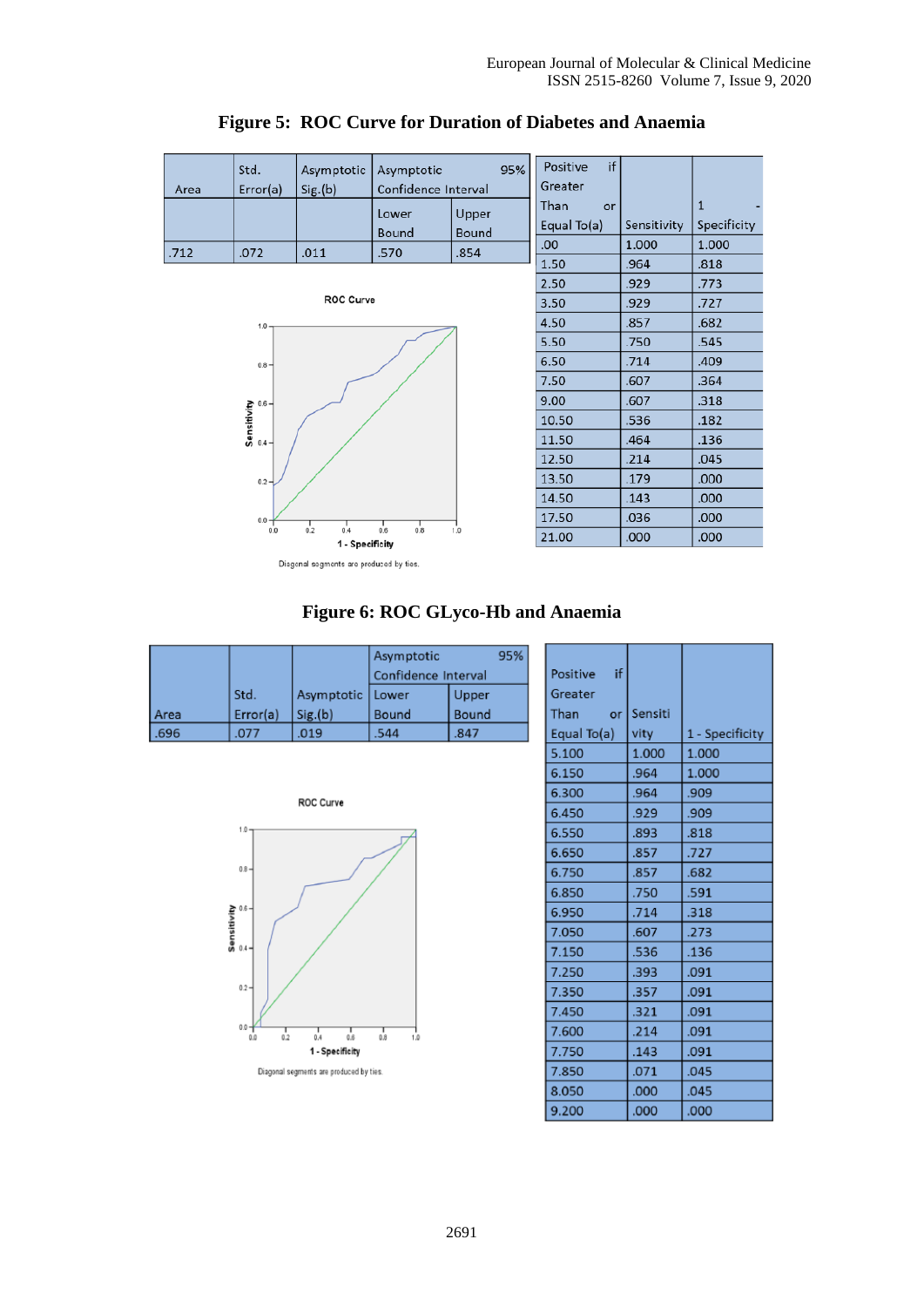| Age(years)N     |     | <b>Mean</b> | Std.<br><b>Deviation</b> |
|-----------------|-----|-------------|--------------------------|
| <b>Diabetic</b> | 50  | 56.34       | 12.75                    |
| Non<br>diabetic | 50  | 54.18       | 14.11                    |
| <b>Total</b>    | 100 | 55.26       | 13.43                    |

#### **Table 1 Common Causes Of Anaemia**

# **Table 2. Gender Wise Distribution Of The Study Sample**

|            |                |       | Diabeti s |       | <b>Non Diabetics</b> |       | <b>Total</b> |  |
|------------|----------------|-------|-----------|-------|----------------------|-------|--------------|--|
|            |                | Count | $N\%$     | Count | $N\%$                | Count | $N\%$        |  |
| <b>Sex</b> | <b>Females</b> | 17    | 34%       | 23    | 46%                  | 40    | 40%          |  |
|            | <b>Males</b>   | 33    | 66%       | 27    | 54%                  | 60    | 60%          |  |
|            | <b>Total</b>   | 50    | 100%      | 50    | 100%                 | 100   | 100%         |  |

**Table 3. Age Wise Distribution Of The Study Sample**

| <b>Groups</b>             |       |               |              |              |               |  |       |               |  |
|---------------------------|-------|---------------|--------------|--------------|---------------|--|-------|---------------|--|
| <b>Diabetic</b>           |       |               | Non diabetic |              |               |  | Total |               |  |
| N                         |       |               | Column       |              | Colum<br>n N  |  |       | Colum<br>n N  |  |
|                           | Count | $\frac{0}{0}$ |              | <b>Count</b> | $\frac{0}{0}$ |  | Count | $\frac{0}{0}$ |  |
| Anaemi<br>$\mathbf c$     | 28    |               | 56.0%        | 15           | 30.0%         |  | 43    | 43.0%         |  |
| <b>Non</b><br>anaemi<br>c | 22    |               | 44.0%        | 35           | 70.0%         |  | 57    | 57.0%         |  |
| <b>Total</b>              | 50    |               | 100.0% 50    |              | 100.0%        |  | 100   | 100.0%        |  |